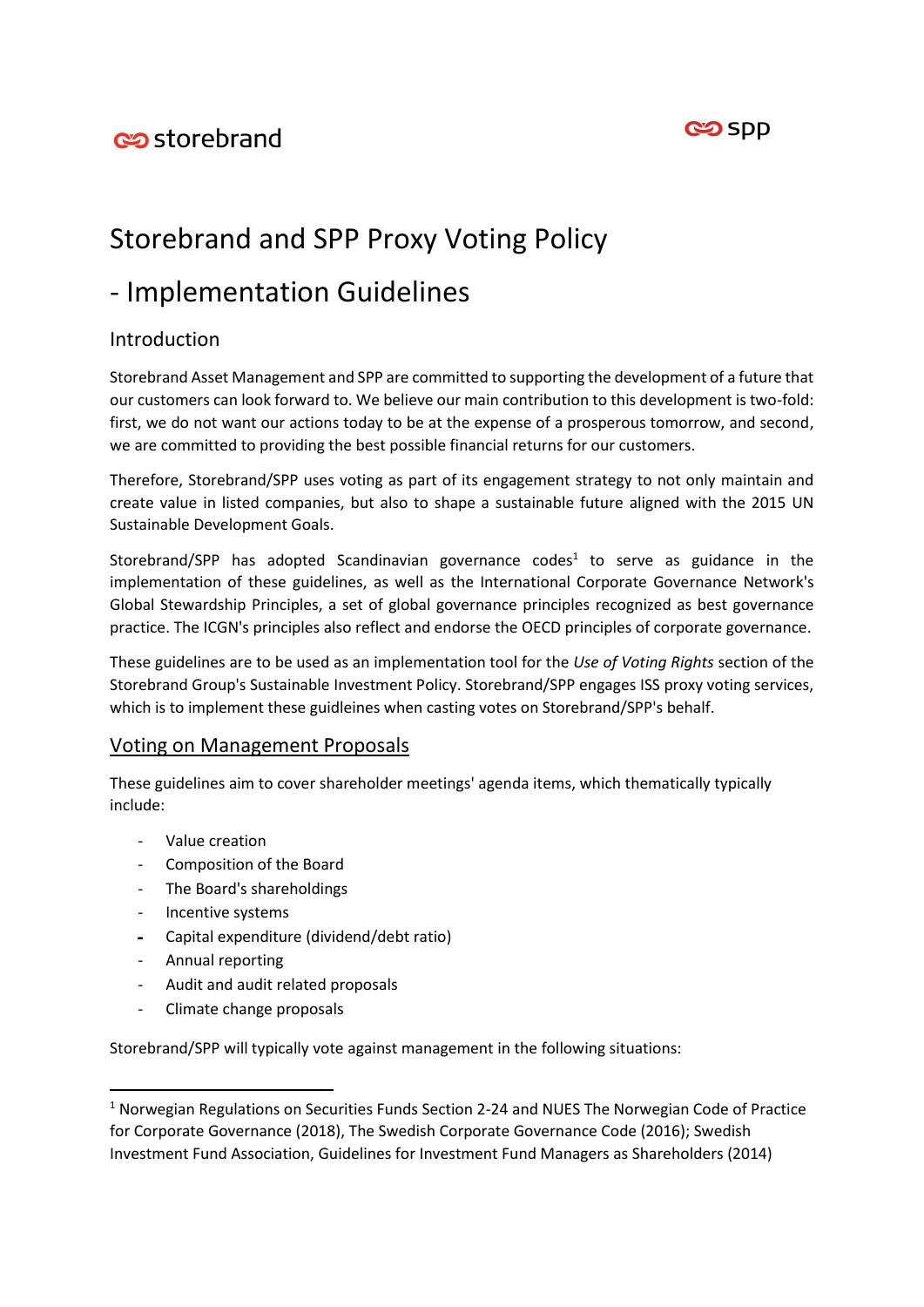- Excessive executive compensation
- Inadequate information ahead of meeting
- Poor quality and lack of diversity and independence of the board and its members
- Anti-takeover mechanisms
- Needless or unfair changes in capital structure

Storebrand/SPP will consider the following when deciding on how to vote on agenda items:

#### 1. Business and Value Creation

The company's articles of association should clearly describe the business that the company shall operate. The board of directors should define clear objectives, strategies and risk profiles for the company's business activities such that the company creates value for shareholders. The company should have guidelines for how it integrates considerations related to its stakeholders into its value creation. The board of directors should evaluate these objectives, strategies and risk profiles at least yearly.

#### 2. Board of Directors: Composition and Independence

The composition of the board of directors should ensure that the board can attend to the common interests of all shareholders and meets the company's need for expertise, capacity and diversity. Attention should be paid to ensuring that the board can function effectively as a collegiate body. The composition of the board of directors should ensure that it can operate independently of any special interests. The majority of the shareholder-elected members of the board should be independent of the company's executive personnel and material business contacts. At least two of the members of the board elected by shareholders should be independent of the company's main shareholder(s). The board of directors should not include executive personnel. If the board does include executive personnel, the company should provide an explanation for this and implement consequential adjustments to the organisation of the work of the board, including the use of board committees to help ensure more independent preparation of matters for discussion by the board.

3. Nomination Committee

The company should have a nomination committee, and the nomination committee should be laid down in the company's articles of association. The general meeting should stipulate guidelines for the duties of the nomination committee, elect the chairperson and members of the nomination committee, and determine the committee's remuneration. The nomination committee should have contact with shareholders, the board of directors and the company's executive personnel as part of its work on proposing candidates for election to the board. The members of the nomination committee should be selected to take into account the interests of shareholders in general. The majority of the committee should be independent of the board of directors and the executive personnel.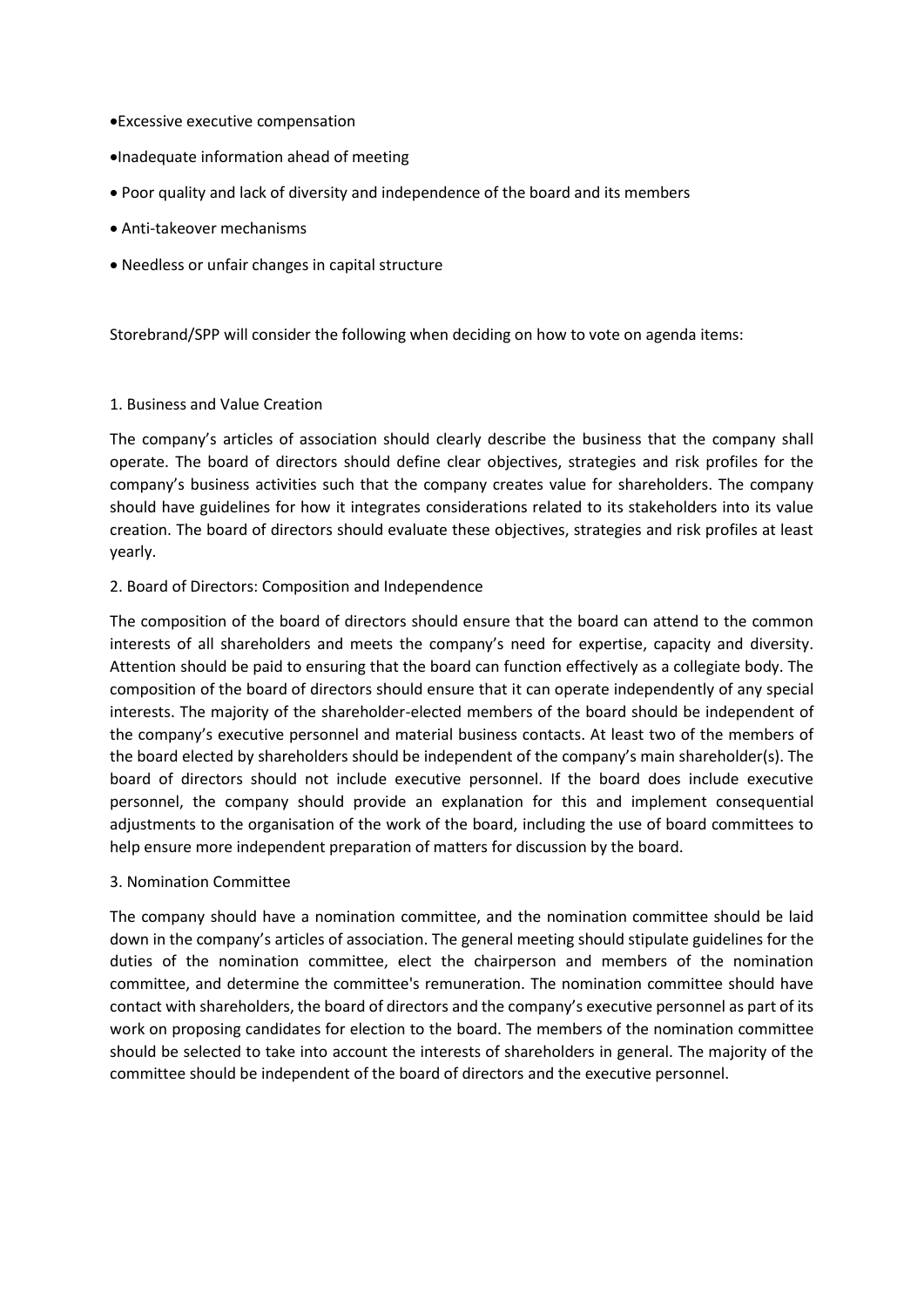#### 4. Remuneration

The remuneration of the board of directors should reflect the board's responsibility, expertise, time commitment and the complexity of the company's activities. The remuneration of the board of directors should not be linked to the company's performance. Members of the board of directors and/or companies with which they are associated should not take on specific assignments for the company in addition to their appointment as a member of the board. The board of directors is required by law to prepare guidelines for the remuneration of the executive personnel. These guidelines are communicated to the annual general meeting. The board of director's statement on the remuneration of executive personnel should be a separate appendix to the agenda for the general meeting. It should also be clear which aspects of the guidelines are advisory and which, if any, are binding. The general meeting should vote separately on each of these aspects of the guidelines. The guidelines for the remuneration of the executive personnel should set out the main principles applied in determining the salary and other remuneration of the executive personnel. The guidelines should help to ensure convergence of the financial interests of the executive personnel and the shareholders. Performancerelated remuneration of the executive personnel in the form of share options, bonus programmes or the like should be linked to value creation for shareholders or the company's earnings performance over time.

## 5. Capital Expenditure-Equity and Dividends

The board of directors should ensure that the company has a capital structure that is appropriate to the company's objective, strategy and risk profile. The board of directors should establish and disclose a clear and predictable dividend policy. The background to any proposal for the board of directors to be given a mandate to approve the distribution of dividends should be explained. Mandates granted to the board of directors to increase the company's share capital or to purchase own shares should be intended for a defined purpose. Such mandates should be limited in time to no later than the date of the next annual general meeting.

## 6. Capital Expenditure-Equal treatment of Shareholders and Transactions with Close Associates

Any decision to waive the pre-emption rights of existing shareholders to subscribe for shares in the event of an increase in share capital should be justified. Where the board of directors resolves to carry out an increase in share capital and waive the pre-emption rights of existing shareholders on the basis of a mandate granted to the board, the justification should be publicly disclosed in a stock exchange announcement issued in connection with the increase in share capital. Any transactions the company carries out in its own shares should be carried out either through the stock exchange or at prevailing stock exchange prices if carried out in any other way. If there is limited liquidity in the company's shares, the company should consider other ways to ensure equal treatment of all shareholders.

## 7. General meetings-Adequate Information Ahead of General Meetings

The board of directors should ensure that the company's shareholders can participate in the general meeting. The board of directors should ensure that the resolutions and supporting information distributed are sufficiently detailed, comprehensive and specific to allow shareholders to form a view on all matters to be considered at the meeting.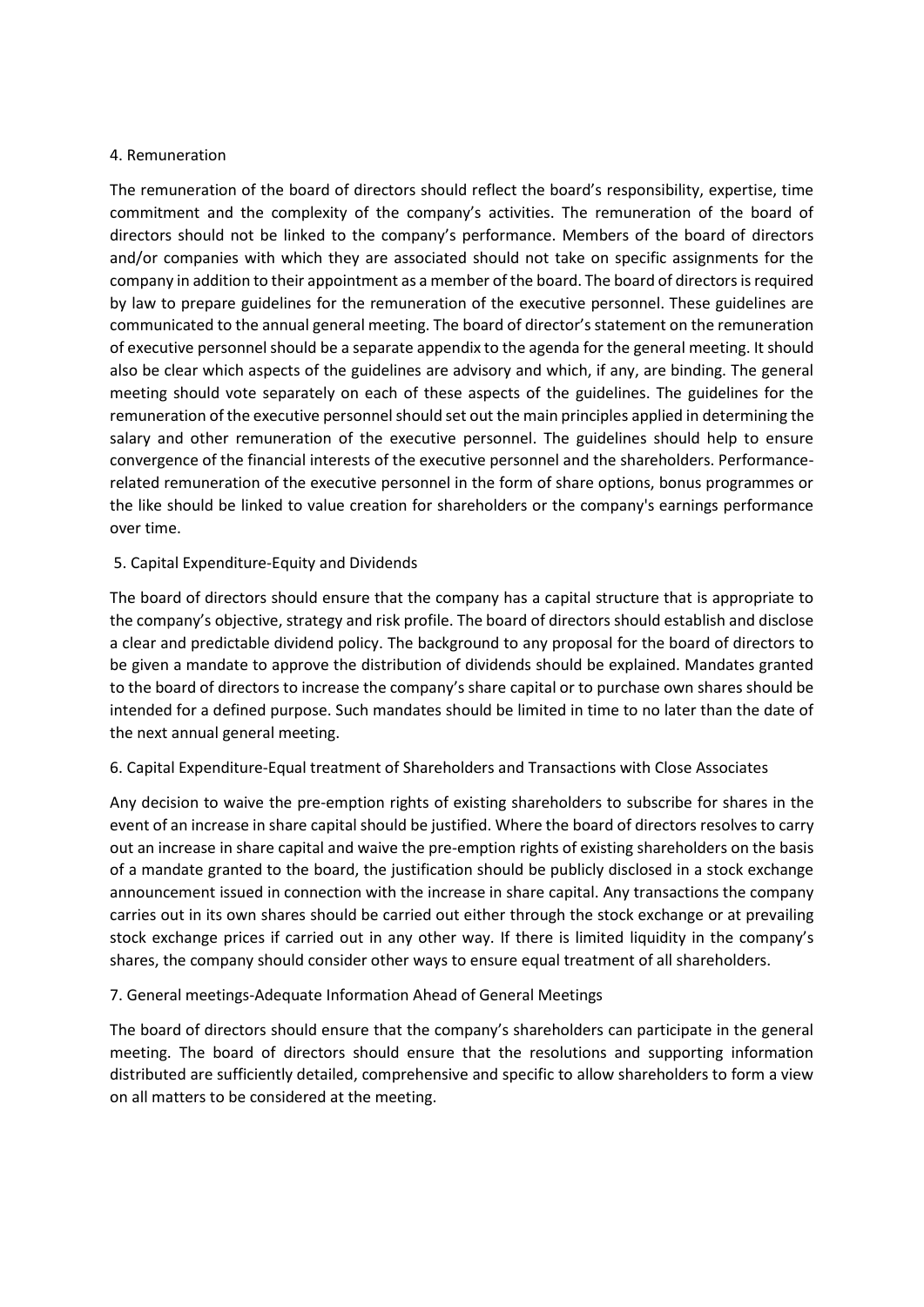#### 8. Take-overs

The board of directors should establish guiding principles for how it will act in the event of a take-over bid. In a bid situation, the company's board of directors and management have an independent responsibility to help ensure that shareholders are treated equally, and that the company's business activities are not disrupted unnecessarily. The board has a particular responsibility to ensure that shareholders are given sufficient information and time to form a view of the offer. The board of directors should not hinder or obstruct take-over bids for the company's activities or shares. Agreements entered into between the company and the bidder that are material to the market's evaluation of the bid should be publicly disclosed no later than at the same time as the announcement that the bid will be made is published. Any transaction that is in effect a disposal of the company's activities, should be decided by a general meeting.

For voting process, securities lending, conflict of interest and inside information, please see Storebrand Group's Sustainable Investment Policy, Use of Voting Rights.

[https://www.storebrand.no/en/sustainability/guidelines/\\_attachment/7747?\\_ts=1685bc4f058](https://www.storebrand.no/en/sustainability/guidelines/_attachment/7747?_ts=1685bc4f058)

## Voting on Shareholders proposals

In general, Storebrand will support shareholder resolutions requesting reporting or disclosure of environmental, social, governance issues, or seeking policies or measures that have a positive impact on investee companies' ESG performance. Storebrand will tend to vote in favour of resolutions encouraging measures or policies that may avoid that the company's behavior comes in conflict with the Storebrand standard for the environment, human rights and humanitarian law and corruption and economic crimes. The Storebrand standard defines what type of irresponsible corporate behavior Storebrand will avoid in its investments.

The voting guidance for shareholders proposals regarding ESG issues derives from the Storebrand standard and follows the conventions and guidelines described in the Storebrand standard.

This is a non-exhaustive list describing how Storebrand will tend vote in accordance to the documents referred above:

#### 1. The Environment

Storebrand shall not invest in companies that contribute to or cause serious environmental damage. In general, *environmental damage* involves the act of discharging substances or energy into the environment (water, air, soil) in such quantities or concentrations that it inflicts damage to the environment, or to plant or animal life, or that it is detrimental to the health or well-being of humans. It can also result in biodiversity loss and damage to natural resources. The most serious cases can have irreversible effects.

Therefore, Storebrand/SPP expects companies to implement environmental policies and environmental management systems in alignment with main international environmental conventions and guidelines such as; The Rio Declaration on Environment and Development; The Basel convention on hazardous Wastes and Their Disposal; The Convention on Biological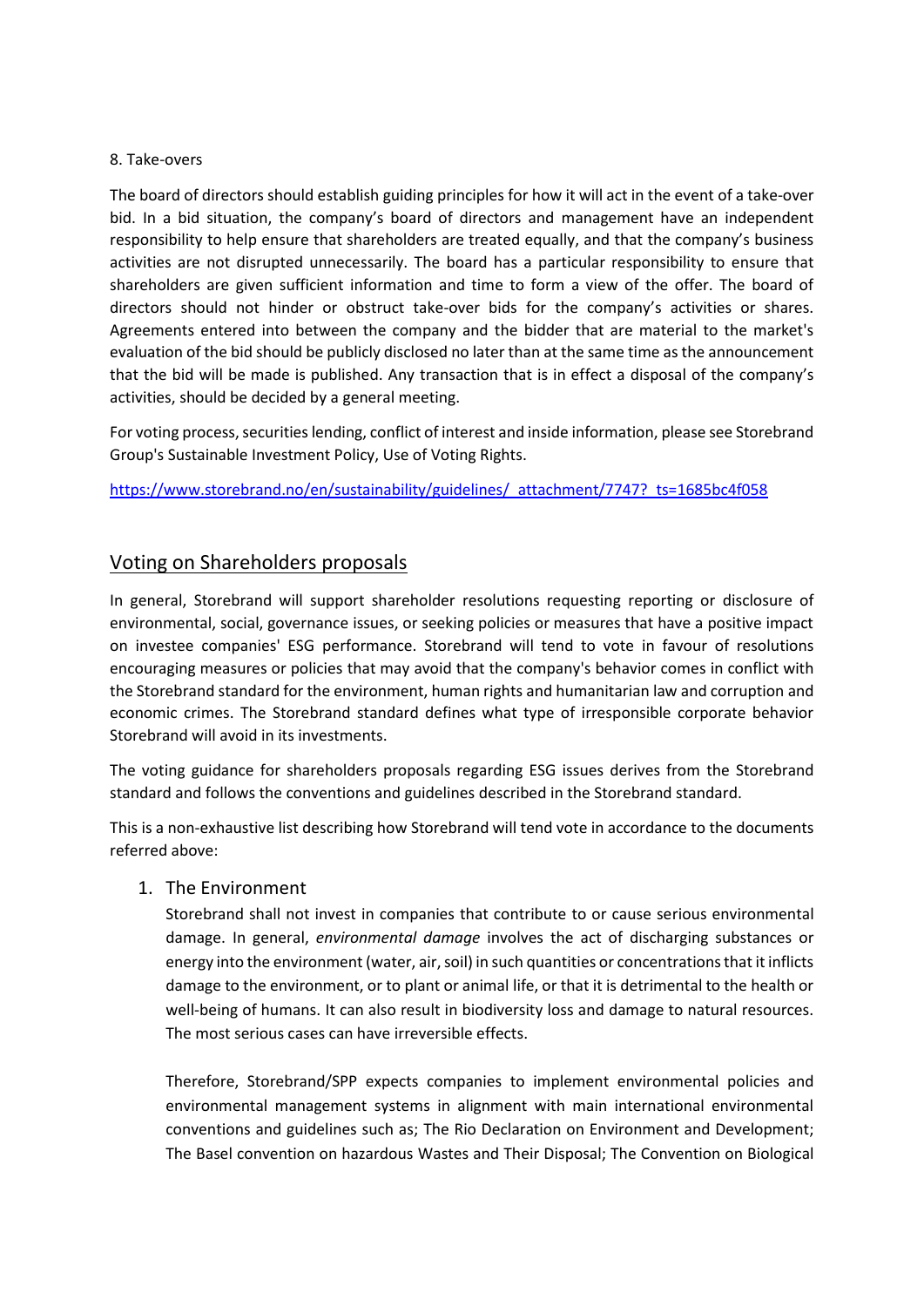Diversity or The Convention on Wetlands of International Importance. For a more exhaustive description, see Storebrand's Environmental standard and Policy on Deforestation.

In addition, two important principles guide assessments:

- 1) "*The Precautionary Principle*"*,* which dictates that a lack of complete scientific certainty or proof should not be used as a reason to postpone implementing cost-effective measures to prevent environmental damage.
- 2) "*The Polluter Pays Principle*", which dictates that the party responsible for causing environmental damage should also pay to reduce or reverse it.

Considering all of the above, Storebrand will tend to vote for shareholder proposals that:

- Seek reporting or disclosure on company environmental practices, environmental impact or environmental risks
- Require to enforce the 'polluter pays' principle
- Require to enforce the 'the precautionary' principle
- Require measures to stop and or prevent negative impact on protected areas that fall under categories I-IV (IUCN), UNESCO World Heritage sites, or Ramsar Convention on wetlands
- Request that extractive industries companies refrain from operating in sites where the environmental consequences of an accident are unmanageable.
- Request that extractive industries companies create and enforce effective contingency plans for emergency situations.
- Request that companies adopt and implement policies to assess and reduce water risk link to company operations and its suppliers especially for those in water-stressed areas.
- Request companies to adopt all High Conservation Values (HCV) categories (biological, ecological, social and cultural)
- Seek integration of environmental requirements in their procurement and operational policies
- Seek to include clauses on environmental requirements in their contracts with subcontractors and suppliers
- Request that the company considers specific certifications for commodities such as MSC, FSC, RSPO, RTRS or Five freedoms of animals in its own operations and as requirement to suppliers.

## Climate Change:

In addition, Storebrand/SPP acknowledges climate change as one of the most challenging sustainability issues ever faced by humankind. Accordingly, Storebrand is a signatory of the Montréal Pledge, is part of the Portfolio Decarbonisation Coalition and the Institutional Investors Group on Climate Change (IICGC). It is committed to gradually decarbonise its portfolios as a way to meet the goals set by the 2015 Paris Agreement and it aims to Net-Zero GHG portfolios by 2050. Thus, Storebrand/SPP proxy voting implementation will also have a special focus on all climate change shareholder resolutions and expect companies to work towards the goals set by the Paris Agreement.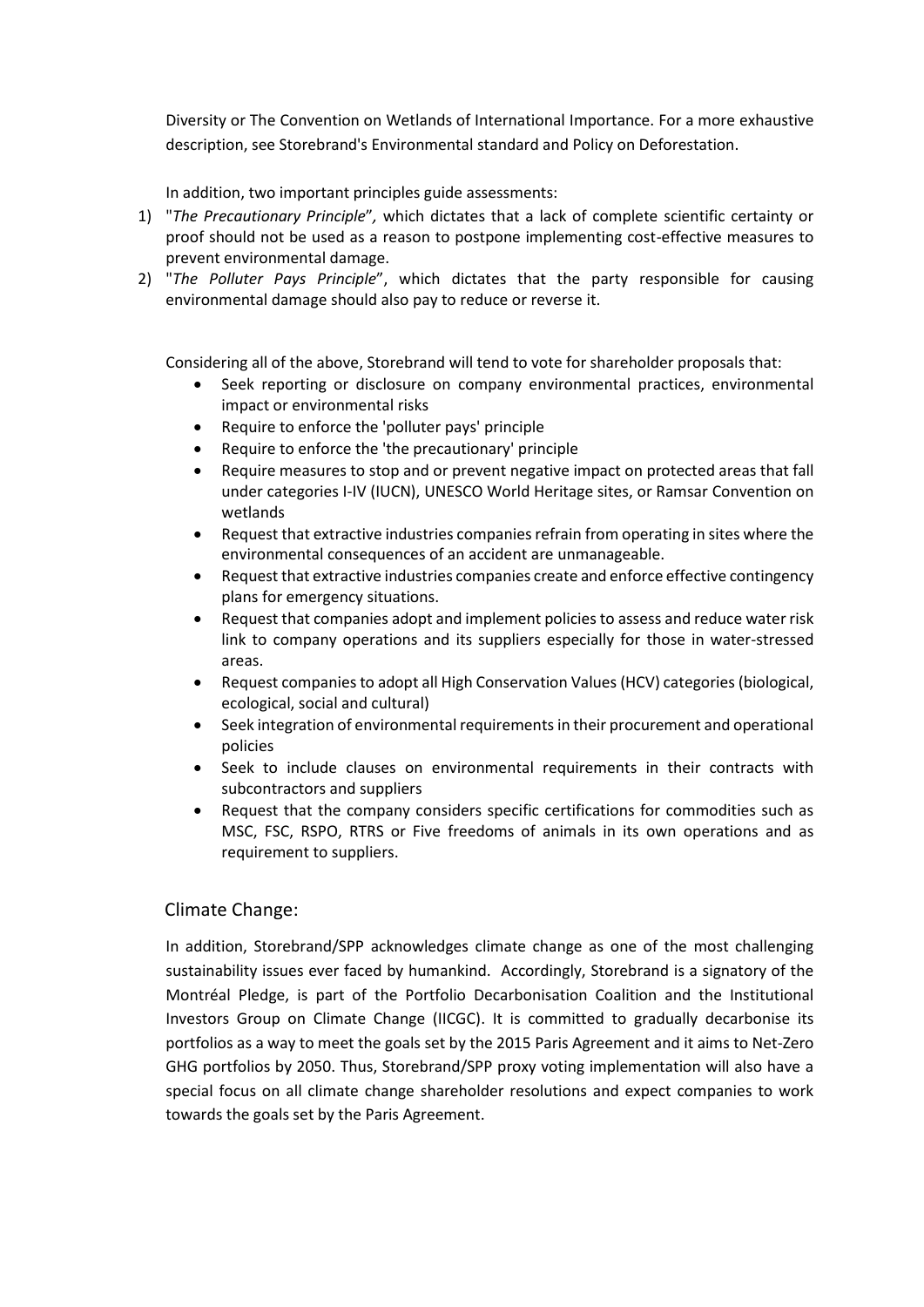- Request reporting or disclosure on risk and opportunities linked to climate change
- Request the adoption and implementation of policies to prevent climate change, which may include concrete targets to reduce direct or indirect greenhouse gas emissions (GHG) and energy consumption in order to achieve the Paris Agreement goals.
- Request quantitative/qualitative disclosure of data on efforts to mitigate or reduce all GHG emissions
- Request quantitative/qualitative disclosure of data on efforts to manage or reduce energy consumption
- Request the adoption of policies or measures to prevent deforestation and protect natural forest as described in the High Conservation Value (HCV) categories.
- Request that companies report according to the Recommendations of the Task force on Climate-related Financial Disclosures (TCFD)
- Request increased allocation in more climate friendly investments such as renewables or solution stocks rather than on high-cost, high-carbon fossil fuel projects with a stranded asset risk.
- Request that the board or a member of the board is responsible for climate change strategies implementation and or sustainability in general
- Request that suppliers adopt and implement climate change preventive policies
- Request that financial companies report on climate change risk linked to their financial activities and more specifically on efforts to decarbonize portfolios.
- Oppose corporate lobbying intended to prevent regulation addressing climate change

The list of themes above are indicative of the type of resolutions Storebrand will tend to vote on. However, the list should not be considered exhaustive.

# 2. Human Rights and Humanitarian Law

Storebrand shall not invest in companies that are directly or indirectly involved in severe violations of human rights and/or humanitarian law or other international norms. Corporations have the greatest degree of control, and subsequently responsibility, within their own operations. However, corporate responsibility does not stop at the company's employee level, but also includes members of communities that are affected by the company's operations.

Therefore, Storebrand expects companies to implement policies and management systems in alignment with main international human rights conventions and guidelines such as: all ILO core conventions including ILO 169 on Indigenous and Tribal people. In addition to, the UN Covenants on Civil and Political Rights and on Economic, Social and Cultural Rights; The UN Convention on the Rights of the Child; the UN Convention to Eliminate All Forms of Discrimination Against Women; the UN Guiding Principles on Business and Human Rights; the UN Charter; the Voluntary Principles on Security and Human Rights among others. For a more exhaustive description see Storebrand human rights standard and humanitarian law standards.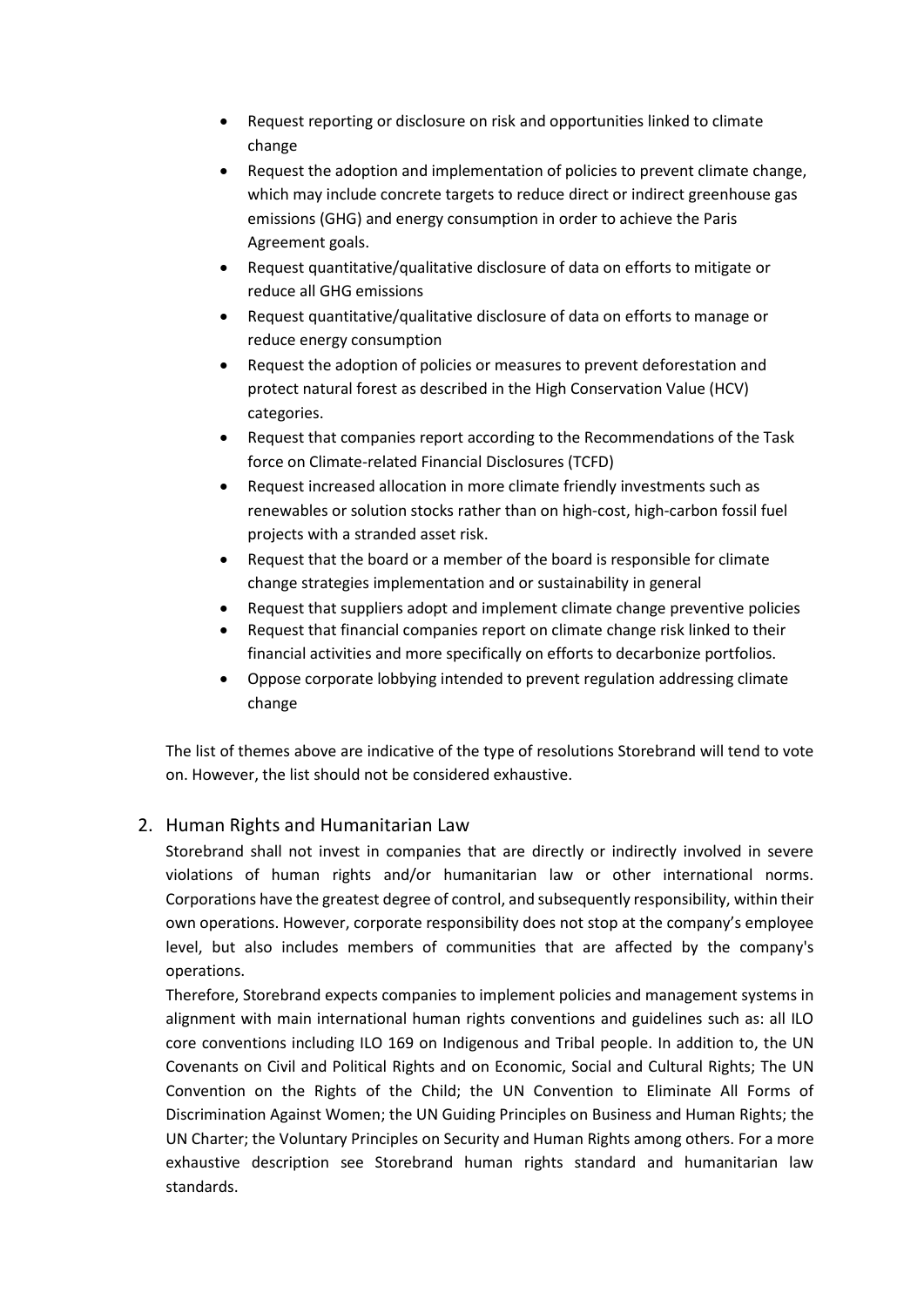Considering all of the above, Storebrand will tend to vote for shareholder proposals that:

- Seek reporting or disclosure on company social practices, social impact or social risks, including alignment with UN Guiding Principles for Business and Human Rights (UNGP)
- Request adoption and or implementation of labour and human rights standards in alignment with core ILO conventions, main UN human rights conventions, UN Global Compact and OECD and/or IFC Guidelines
- Seek disclosure of processes and implementation of labour standards protecting employees working conditions, benefits, freedom of association and/or wages at the company's core operations and its suppliers as well as ensuring that the company and its suppliers do not use child labour and/or forced labour.
- Call for disclosure on processes to reduce gender inequalities including policies and targets.
- Call for the adoption of a living wage for the company's employees and its suppliers.
- Request disclosure of processes, impact assessments and implementation of policies respecting the rights of communities, especially during the acquisition of land such as adequate compensation, proper resettlement and/or guarantying access to water and other resources for displaced communities, the respect of indigenous peoples and their cultures and the proper application of Free Prior Informed Consent (FPIC).
- Request adoption and or implementation of standards in alignment with international humanitarian law, norms and guidelines such as: the UN Charter, Geneva and Hague conventions, UN Security Council Resolutions, the Voluntary Principles on Security and Human Rights, OECD Guidelines for multinationals in "weak governance" zones and/or UNGP & PRI Guidance on Responsible Business in conflict-affected and high-risk areas.
- Seek disclosure of risk assessment and risk management for operations or sales to conflict zones, fragile states, and authoritarian regimes.
- Seek adoption and implementation of policies related to the sourcing of minerals from conflict zones.
- Seek reporting on foreign military sales or offset agreements
- Request to report on policies and implementation of systems to guarantee product safety
- Request disclosure of company policies and procedures relating to data security, privacy, freedom of speech, information access and management, and Internet censorship

The list of themes above are indicative of the type of resolutions Storebrand will tend to vote on. However, the list should not be considered exhaustive.

## 3. Corruption and Economic Crime

Corruption is a form of financial crime and is defined as the misuse of a trusted position by giving/offering or receiving/accepting improper advantages. Corruption includes trading in influence, money laundering and attempts to conceal or prevent the investigation of such activities and includes activities in the public as well as private sector. Examples of other forms of financial crime are as follows; tax evasion, accounting fraud, embezzlement, insider trading and breaches of competition laws. Therefore, Storebrand expects companies to implement policies and management systems in alignment with; The UN Convention against Corruption, the Council of Europe Criminal Law Convention on corruption, The OECD Convention on